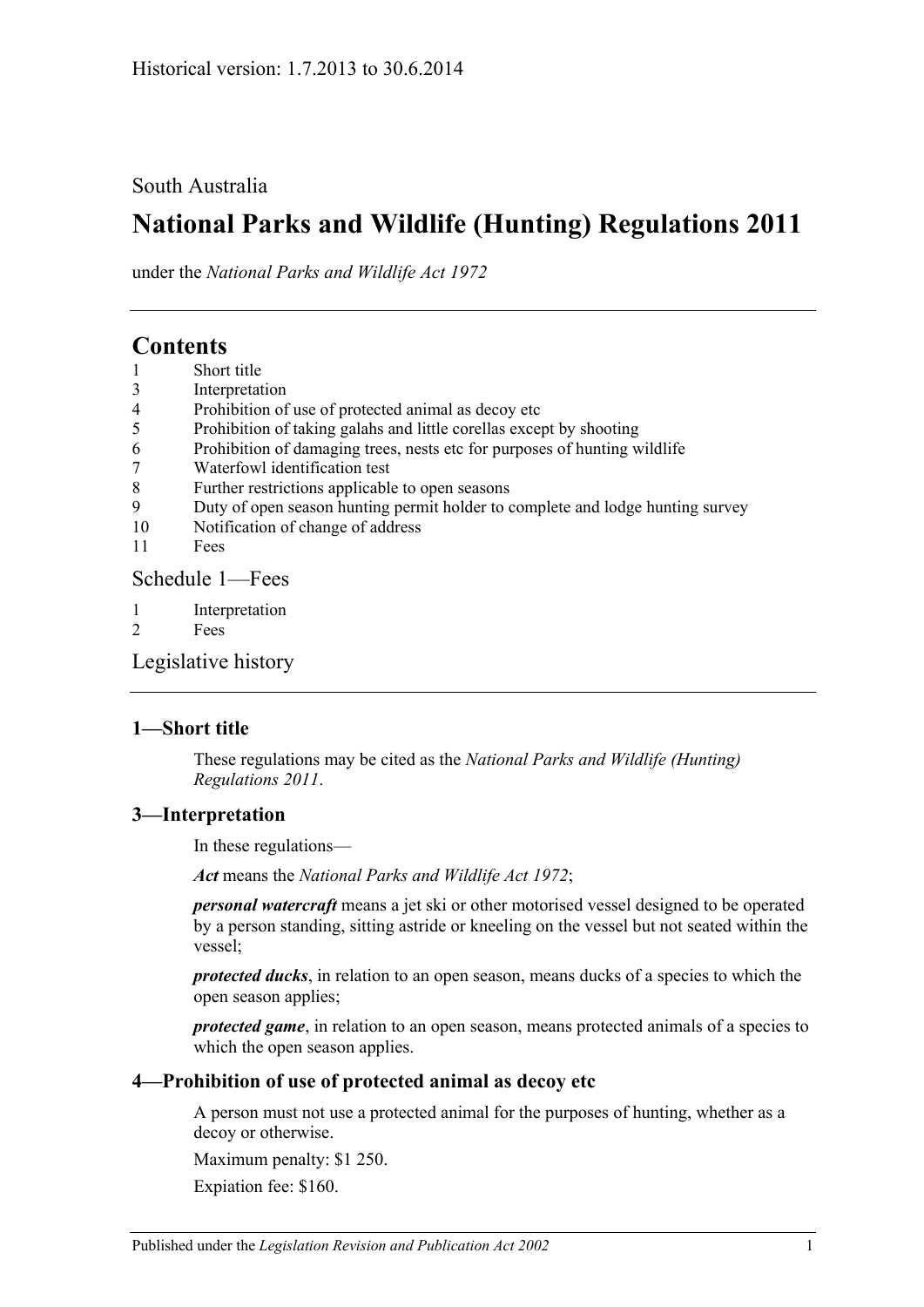# <span id="page-1-0"></span>**5—Prohibition of taking galahs and little corellas except by shooting**

A person must not, except in accordance with a permit issued by the Minister, take a Galah (*Cacatua roseicapilla*) or a Little Corella (*Cacatua sanguinea*) by means other than shooting with a firearm.

Maximum penalty: \$1 250.

Expiation fee: \$160.

## <span id="page-1-4"></span><span id="page-1-1"></span>**6—Prohibition of damaging trees, nests etc for purposes of hunting wildlife**

- (1) A person must not, for the purposes of hunting any vertebrate animal that is indigenous to Australia (whether a protected animal or not)—
	- (a) cut down, lop branches from or otherwise destroy or damage any tree (whether living or dead); or
	- (b) destroy, damage or disturb the animal's burrow or nest.

Maximum penalty: \$1 250.

Expiation fee: \$160.

(2) [Subregulation](#page-1-4) (1) does not apply to a person acting in accordance with the written permission of the Minister.

## <span id="page-1-2"></span>**7—Waterfowl identification test**

An applicant for a permit to hunt protected ducks during an open season must, if required to do so by the Minister, sit for and pass a test in identifying waterfowl approved by the Minister.

## <span id="page-1-6"></span><span id="page-1-3"></span>**8—Further restrictions applicable to open seasons**

- <span id="page-1-5"></span>(1) The following restrictions apply to an open season declared by notice under section 52 of the Act (in addition to the restrictions set out in the notice):
	- (a) a person must not hunt protected game from personal watercraft or any other vessel (whether propelled by engine, sail, oars or any other means) while it is underway;
	- (b) a person must not use an engine driven vessel, personal watercraft, any type of aircraft (including model planes), agricultural gas guns, bird scarers or any other noisy device for the purpose of rousing protected game so that it may be hunted;
	- (c) a person must not scatter grain or other material or use any other means (other than a bird caller or decoy) to entice protected game into an area so that it may be hunted;
	- (d) a person must not take protected game otherwise than by shooting with a firearm—
		- (i) that has a smooth bore the diameter of which does not exceed 19 mm (12 gauge); and
		- (ii) that is capable of being raised and held at arm's length and fired from the shoulder without any other support;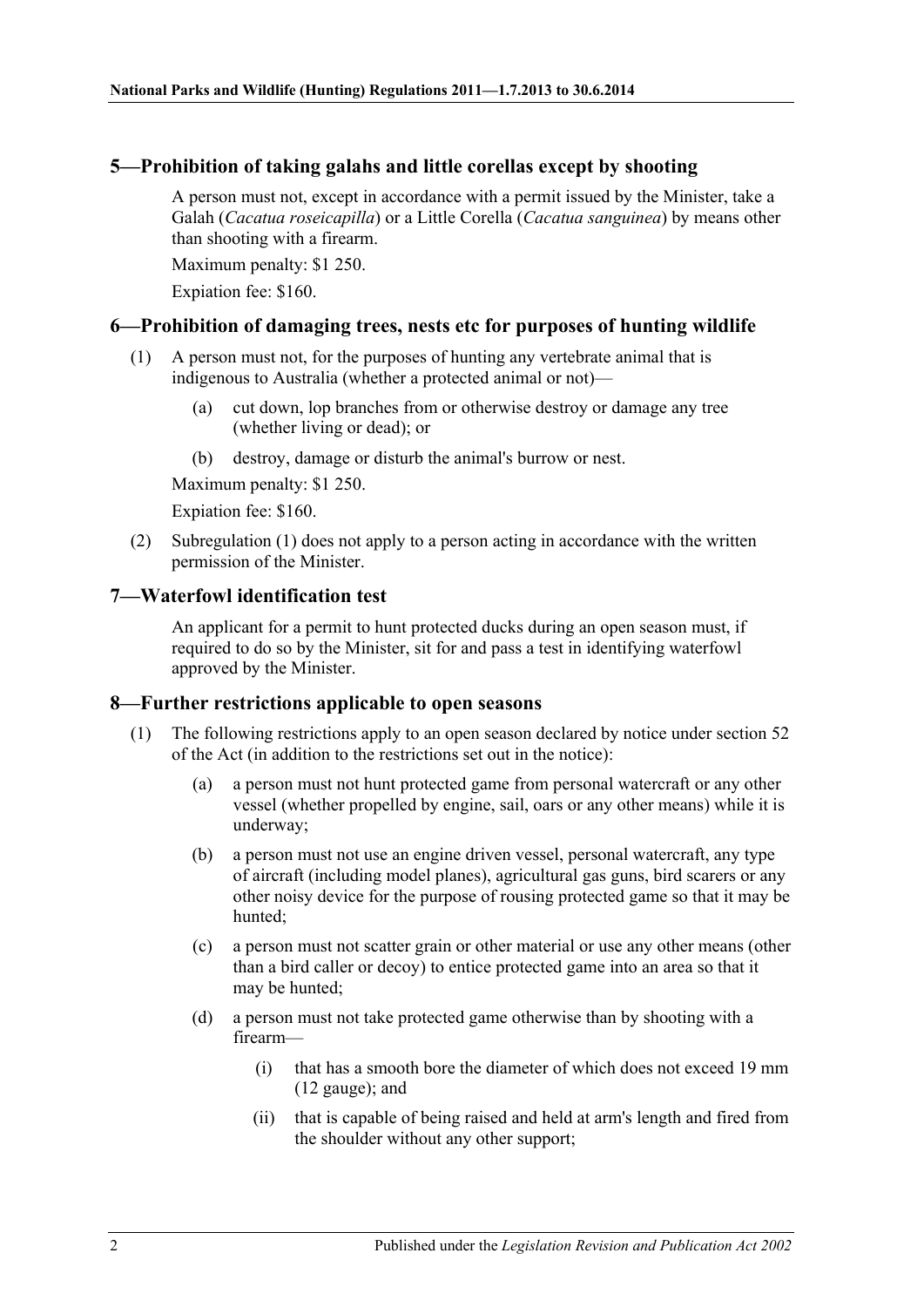- <span id="page-2-3"></span>(e) a person must not shoot protected game with shot the diameter of which exceeds 4.1 mm;
- (f) a person must not be in possession of a firearm or shot the use of which is prohibited under [paragraph](#page-1-5) (d) or [\(e\)](#page-2-3) while in the course of hunting protected game or while within a game reserve or within any other area in which he or she intends to hunt protected game;
- <span id="page-2-4"></span>(g) a person must not shoot protected ducks except with steel, bismuth or molybdenum shot or any other non toxic shot approved by the Minister for the purpose;
- (h) a person must not be in possession of shot the use of which is prohibited under [paragraph](#page-2-4)  $(g)$  while in the course of hunting protected ducks or while within a game reserve or within any other area in which he or she intends to hunt protected ducks;
- (i) a person must not, except in accordance with the written permission of the Minister, retain alive any protected game taken during the open season;
- (j) a person must not sell the carcass of any protected game taken (whether by that person or some other person) during the open season.
- (2) A person who contravenes a restriction prescribed by [subregulation](#page-1-6) (1) is guilty of an offence.

Maximum penalty: \$1 250.

Expiation fee: \$160.

## <span id="page-2-0"></span>**9—Duty of open season hunting permit holder to complete and lodge hunting survey**

- (1) The holder of a permit to hunt game during an open season must, if required to do so by the Minister—
	- (a) complete a hunting survey in accordance with the instructions specified in the survey form; and
	- (b) lodge the completed hunting survey with the Minister in the manner, and within the period, specified in the form.

Maximum penalty: \$1 250.

Expiation fee: \$160.

(2) A hunting survey will be in a form determined by the Minister.

## <span id="page-2-1"></span>**10—Notification of change of address**

The holder of a hunting permit or a permit issued under these regulations must, if his or her address changes during the currency of the permit, give the Director notice in writing of the new address within 14 days of the change.

Maximum penalty: \$1 250.

Expiation fee: \$160.

#### <span id="page-2-2"></span>**11—Fees**

The fees prescribed by [Schedule](#page-3-0) 1 are payable in respect of the matters set out in that Schedule.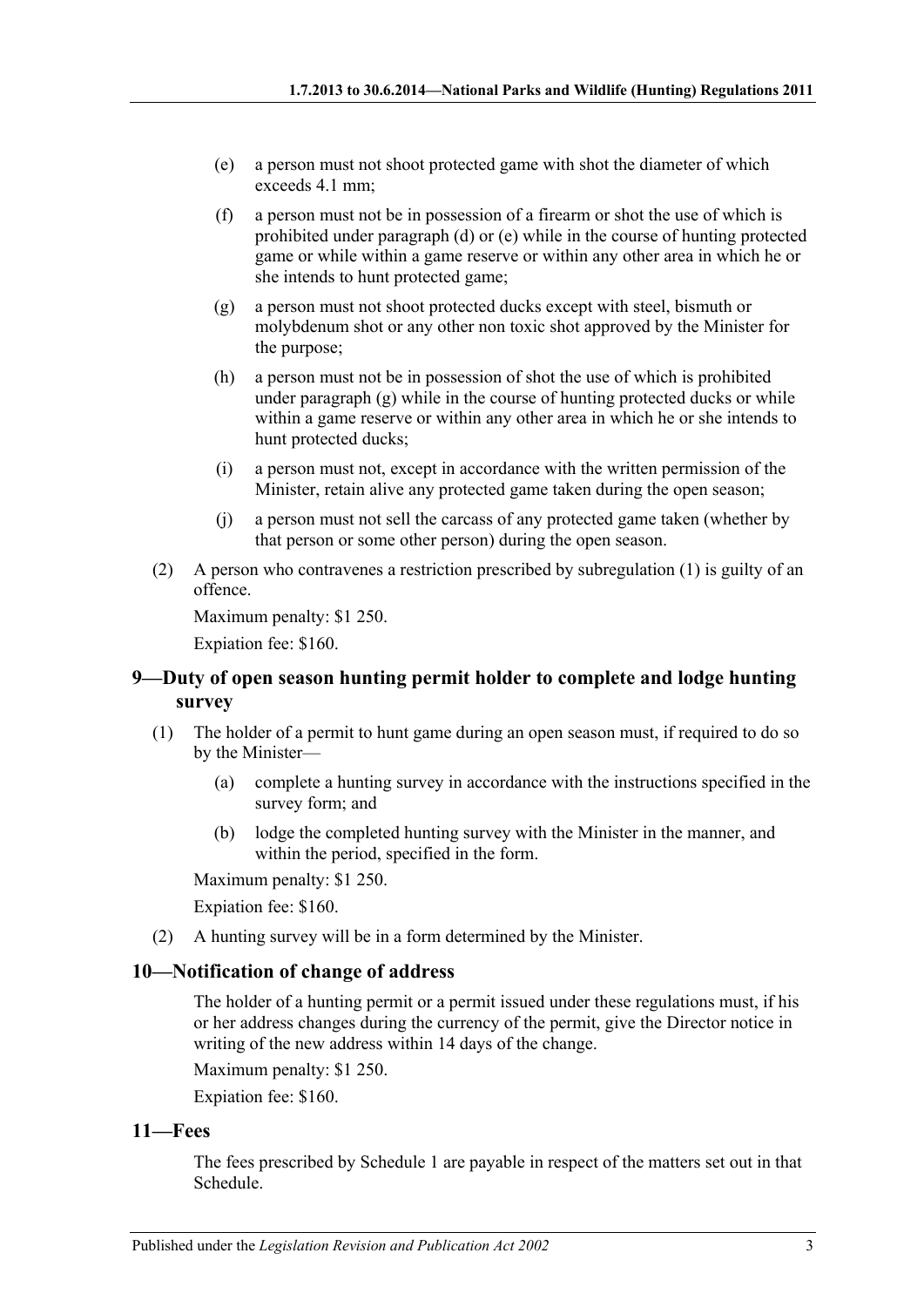# <span id="page-3-0"></span>**Schedule 1—Fees**

# <span id="page-3-1"></span>**1—Interpretation**

In this Schedule—

*concession cardholder* means a person who is the holder of—

- (a) a current concession card issued by Centrelink or the administrative unit of the Public Service that is, under a Minister, responsible for the administration of the *[Family and Community Services Act](http://www.legislation.sa.gov.au/index.aspx?action=legref&type=act&legtitle=Family%20and%20Community%20Services%20Act%201972) 1972*; or
- (b) a current student identification card issued to a student of a secondary or tertiary educational institution by that institution;

*junior* means a person of or over the age of 14 years but under the age of 18 years; *subjunior* means a person under 14 years of age.

## <span id="page-3-2"></span>**2—Fees**

| $\mathbf{1}$ | General hunting permit- |                                                                 |         |  |
|--------------|-------------------------|-----------------------------------------------------------------|---------|--|
|              | (a)                     | in the case of a concession cardholder or a junior              | \$11.30 |  |
|              | (b)                     | in the case of a subjunior                                      | \$7.20  |  |
|              | (c)                     | in any other case                                               | \$22.70 |  |
| 2            |                         | Open season quail hunting permit-                               |         |  |
|              | (a)                     | in the case of a concession cardholder or a junior              | \$21.30 |  |
|              | (b)                     | in any other case                                               | \$41.25 |  |
| 3            |                         | Open season duck hunting permit—                                |         |  |
|              | (a)                     | in the case of a concession cardholder or a junior              | \$21.30 |  |
|              | (b)                     | in any other case                                               | \$41.25 |  |
| 4            |                         | Permit to take Galahs or Little Corellas other than by shooting | \$80.50 |  |